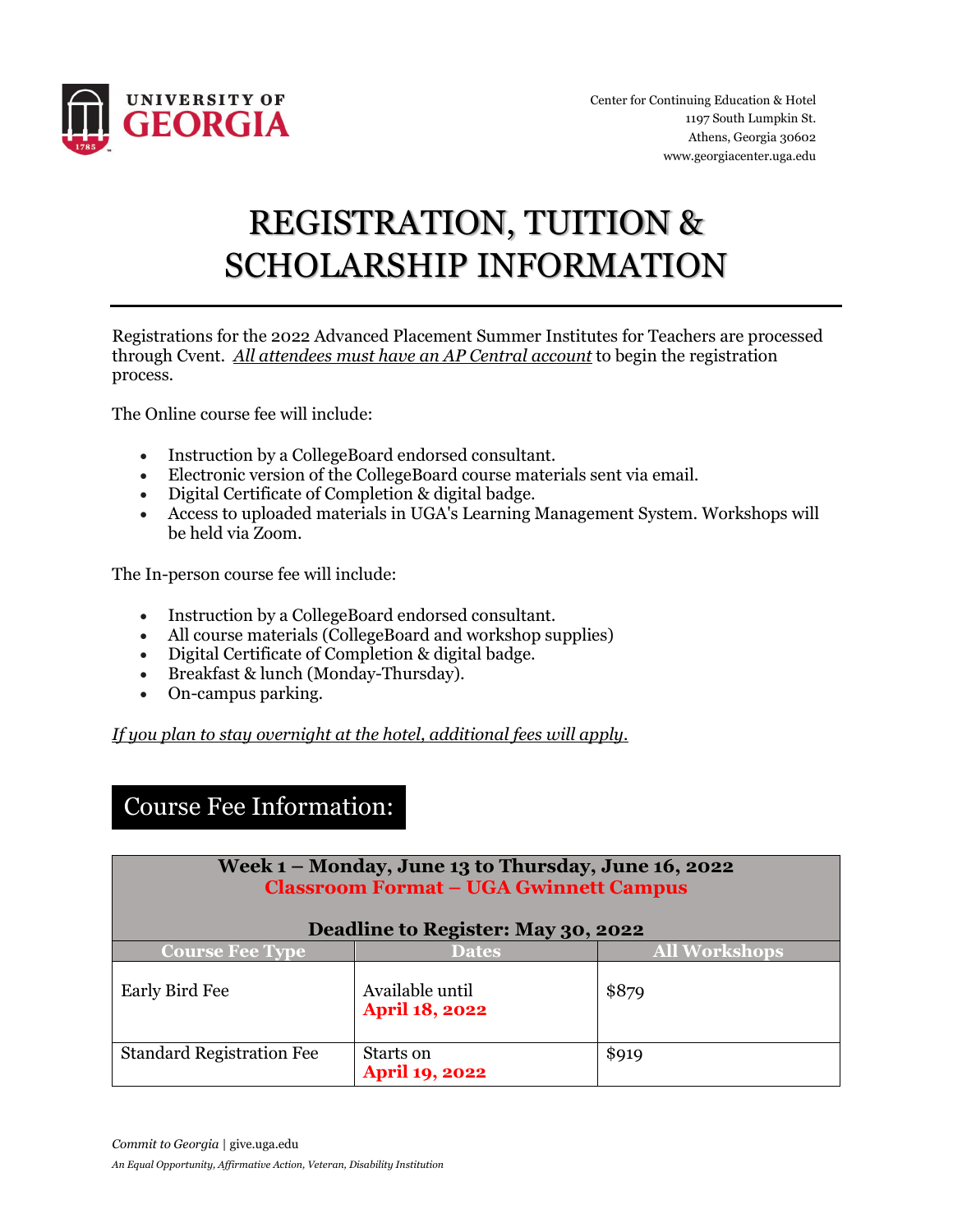| Week 2 – Monday, June 27 to Friday, July 1, 2022<br><b>Online Format - via Zoom</b><br>Deadline to Register: June 22, 2022 |                                          |                      |  |
|----------------------------------------------------------------------------------------------------------------------------|------------------------------------------|----------------------|--|
| <b>Course Fee Type</b>                                                                                                     | <b>Dates</b>                             | <b>All Workshops</b> |  |
| Early Bird Fee                                                                                                             | Available until<br><b>April 18, 2022</b> | \$709                |  |
| <b>Standard Registration Fee</b>                                                                                           | Starts on<br>April 19, 2022              | \$749                |  |

| Week 3 - Monday, July 11 to Thursday, July 14, 2022<br><b>Classroom Format - UGA Athens Campus</b> |                                          |                                                             |  |
|----------------------------------------------------------------------------------------------------|------------------------------------------|-------------------------------------------------------------|--|
| Deadline to Register: June 27, 2022                                                                |                                          |                                                             |  |
| <b>Course Fee Type</b>                                                                             | <b>Dates</b>                             | <b>Non-Science Workshops</b>                                |  |
| Early Bird Fee                                                                                     | Available until<br><b>April 18, 2022</b> | \$879                                                       |  |
| <b>Standard Registration Fee</b>                                                                   | Starts on<br><b>April 19, 2022</b>       | \$919                                                       |  |
| <b>Course Fee Type</b>                                                                             | <b>Dates</b>                             | <b>Biology &amp; Chemistry</b><br>(laboratory fee included) |  |
| Early Bird Fee                                                                                     | Available until<br><b>April 18, 2022</b> | \$919                                                       |  |
| <b>Standard Registration Fee</b>                                                                   | Starts on<br><b>April 19, 2022</b>       | \$959                                                       |  |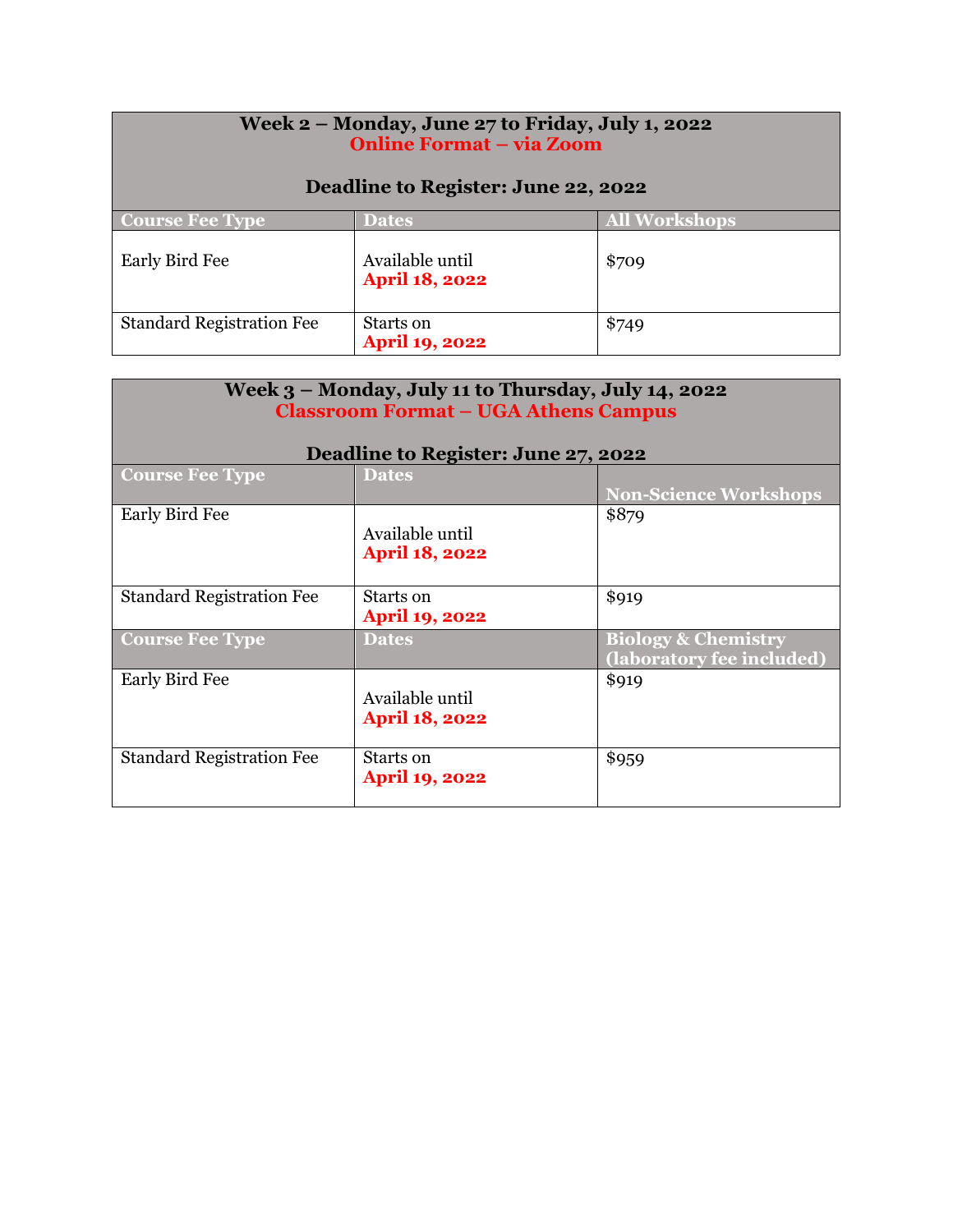

## Payment Options:

After completing registration in Cvent, you must create an account in the University of Georgia's registration system (Public Service & Outreach (PSO) Registration System) to process payment for the workshop. Below are the payment options:

#### **Credit Card**

If the participant or the school is paying the registration with a credit card. The participant must do the following:

- Complete Registration in Cvent.
- Click the link to create an account in the PSO Registration System.
- Check if you are paying for the correct workshop (workshop title, week, and date)
- Choose the Early Bird Fee (if applicable) under discount.
- Choose 'Credit Card' as mode of payment.
- Complete the payment process

*Reminder:* Credit Card payment is expected within three (3) business days of the registration in Cvent. We accept all major credit cards (Visa, MasterCard, Amex & Discover).

#### **Purchase Order**

Many schools are willing to pay directly for your registration in an APSI workshop. This is most often accomplished by having our organization issue an invoice and your school either creating a Purchase Order or paying the invoice directly with a check. While we strongly recommend that you find out your school's specific PO and payment procedures, the registration methods below should work for almost everyone.

#### **Registering Online**

If your school has agreed to pay for your registration, you may register using the online registration system. In fact, we recommend this option to make sure you reserve a space during your choice. To register online, follow these steps:

1. Go to the web page here, you will be redirected to the Cvent registration system to register. Ensure you provide the following information when you register:

• An email address that goes directly to you and is accessible during the summer. We send emails with important information to you a few weeks before the program begins, and we want to make sure it goes to you and not a school administrator or secretary.

The name and contact information of the school official who handles these payments (phone, email, and school mailing address).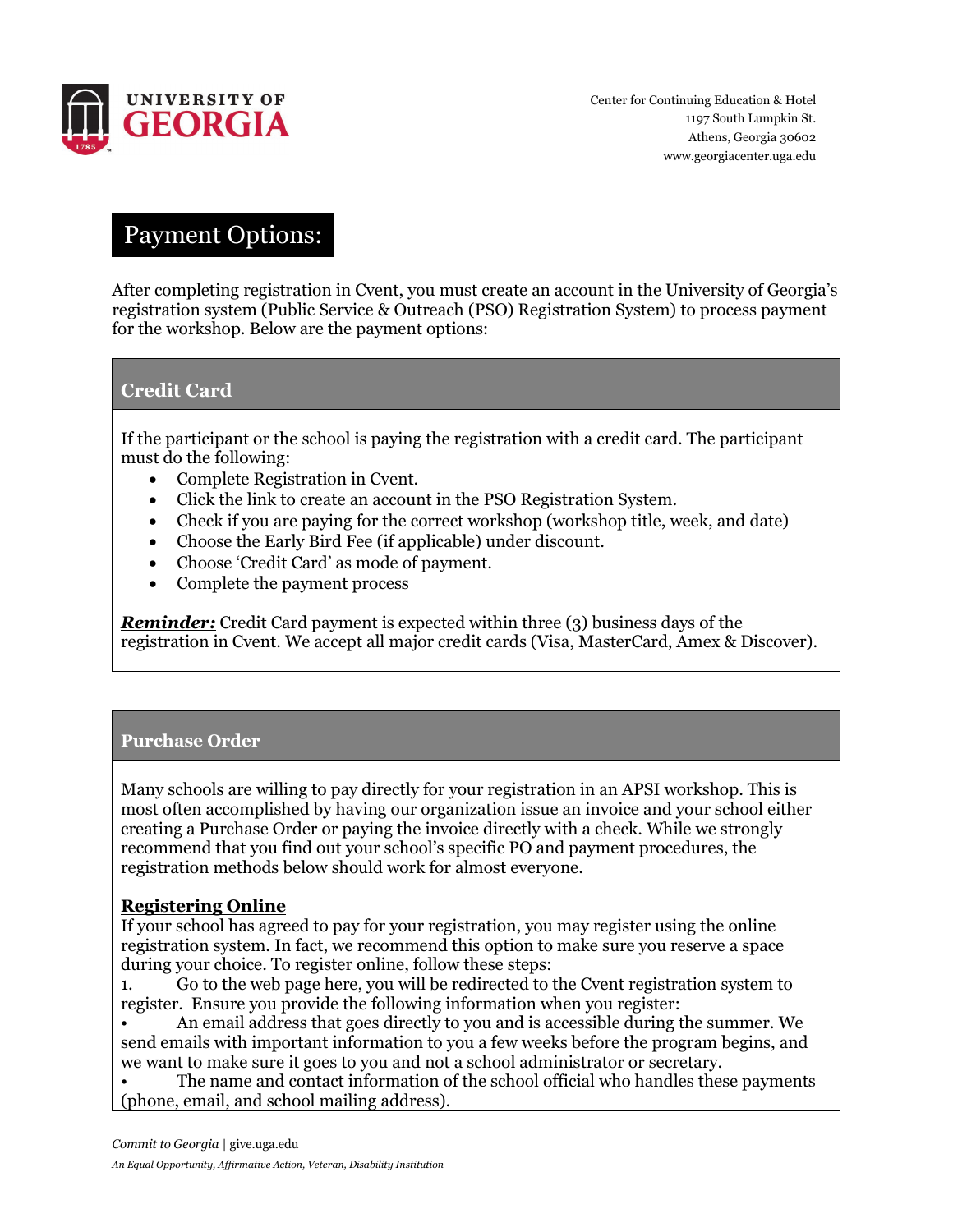2. We will send you an invoice within five business days to use for processing this payment.

If you have any questions about this process, please contact us at  $a$ psi $\omega$ georgiacenter.uga.edu.

#### **CollegeBoard Scholarship**

If you are applying for or have received notification from the College Board regarding any of the following scholarships, you may register online at any time:

- AP Fellowship
- AP Rural Fellowship
- AP Capstone Scholarship

#### **Registering Online with a Scholarship**

To register online (if you have not already), follow these steps:

- 1. Go to the [web page here,](http://www.georgiacenter.uga.edu/courses/teaching-and-education/advanced-placement-summer-institutes) and click the registration link. You will be redirected to the Cvent registration system to register for the APSI.
- 2. One of the registration questions will ask if you are applying for a CollegeBoard scholarship. Choose "Yes".

#### **A note on the timing of CollegeBoard Scholarships & Fellowships**

We highly recommend going ahead and registering now if you are applying for a CollegeBoard scholarship. We will hold your space in the course until we get the release of the scholarship recipients list from the CollegeBoard **no later than May 13, 2022**. If you do not receive a scholarship, we will notify you. You or your school will need to make full payment at that time to hold your space in the course. Email us at  $\frac{1}{2}$  apsi $\frac{1}{2}$  georgiacenter.uga.edu for more information.